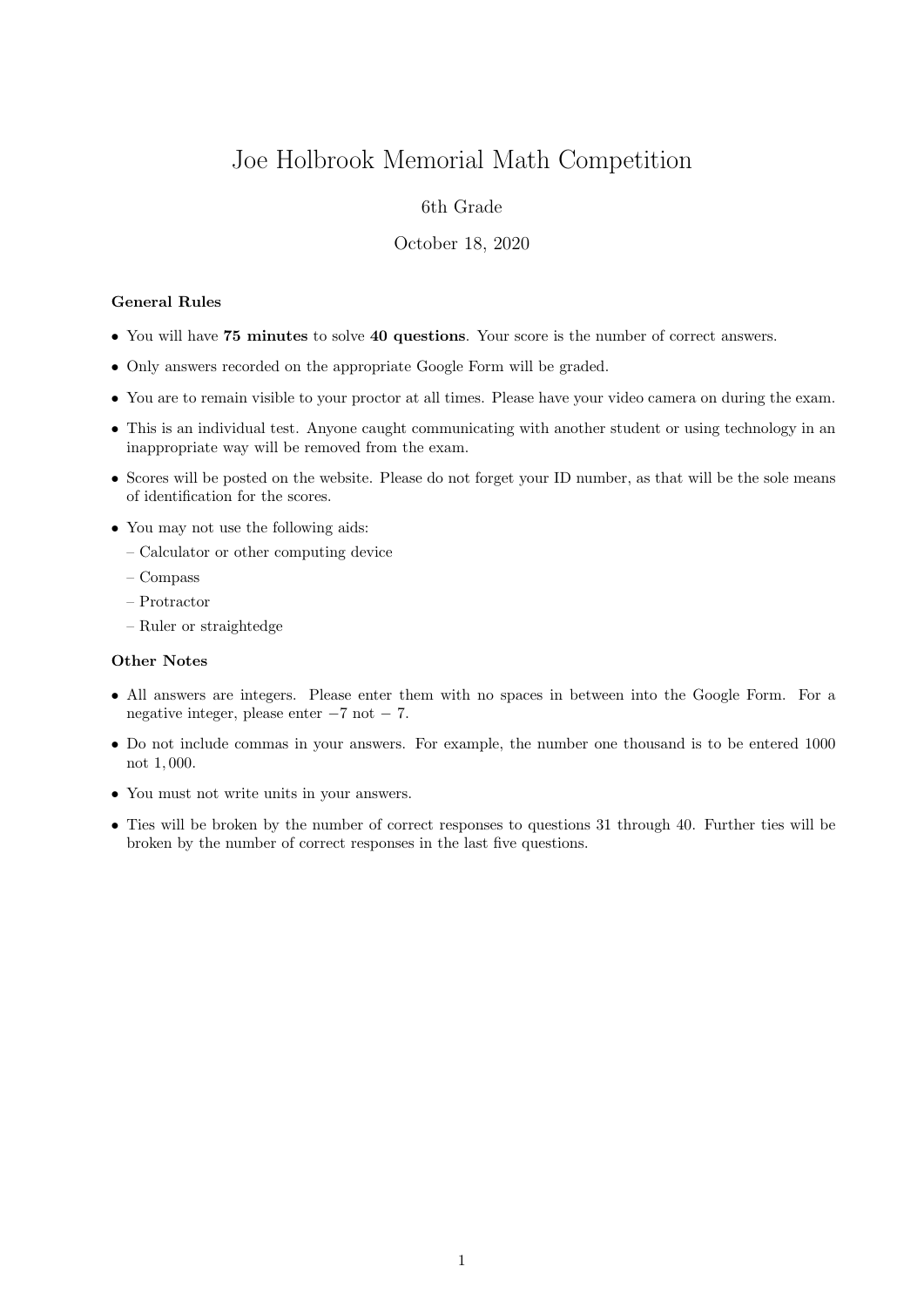- 1. Alicia is learning the Korean alphabet. If there are 14 basic consonants and 10 basic vowels, how many "basic letters" can she create? (A "basic letter" consists of one basic consonant followed by one basic vowel.)
- 2. Erez forgets things at a rate of 5 things per minute. If his brain will be empty in exactly 2.5 hours and he learns nothing in those 2.5 hours, how many things are in his brain right now?
- 3. Alex types at 50 words per minute (wpm) and Yoland types at 120 wpm. If they both start typing a 3000 word essay, how many minutes longer will Alex take to finish?
- 4. Agriculturalist Andy has a farm that consists of cows and chicken. Given that there are 15 heads and 38 legs in Andy's farm, how many cows are there?(A cow can be assumed to have 4 legs and 1 head, a chicken can be assumed to have 2 legs and 1 head).
- 5. In Noah's backyard, a bird chirps once every 10 seconds, a frog croaks once every 15 seconds, and his dog barks once every 4 seconds. If the three animals just made sounds simultaneously, how many seconds later will they again make a sound in unison?
- 6. In a very small dictionary, there are 500 words and they all consist of either 3, 4, 5, or 6 letters. There are 27 three letter words, 166 five letter words, and 92 six letter words. If a word is selected at random, and the probability it has four letters can be expressed as  $\frac{a}{b}$  in lowest terms, what is  $a + b$ ?
- 7. If a fair twenty-sided die(labeled 1-20) is rolled with a fair ten-sided die(labeled 1-10) and the probability that the sum of the rolled numbers is odd is  $\frac{a}{b}$  in lowest terms, what is  $a + b$ ?
- 8. A palindrome is a number that is the same when read forwards or backwards (12321 is one such number). How many 5-digit palindromes are there?
- 9. Yellow pigs are storming BCA! If Suzy can get rid of them in 6 hours and Douglas can get rid of them in 3 hours, how many minutes would it take Suzy and Douglas to get rid of all the yellow pigs working together?
- 10. Autumn has a lot pages of homework that she doesn't want to do. She throws a third of the pages out the window. She then gives a fourth of the number of pages she has left to her dog. Autumn next gives one fifth of her remaining pages to Will. She then uses the remaining 12 pages as confetti. How many pages of homework did Autumn have in the beginning?
- 11. Simon wants to put a wooden frame around his poster of dimensions 10 inches by 20 inches. He wants the frame to be a 3-inch border on all sides of the poster. How much wood, in square inches, will Simon need to build his frame?
- 12. When using Zoom, each participant's face appears in a 2 inch by 3 inch box. If you have a projector screen that is 9 feet by 16 feet, what is the greatest number of participants you can see at once without overlapping?(Everyone's box must be fully inside the screen)
- 13. Currently, Prince George is 4 ft and Queen Elizabeth is 5 ft 4 inches. However, Prince George grows taller by 2 inches every year , while Queen Elizabeth shrinks by 0.2 inches every year. How many (whole) years must pass before Prince George is taller than Queen Elizabeth?
- 14. Yul the Cül likes to be cool in the summer, so she eats a lot of watermelon. She has a perfectly spherical watermelon of diameter 12 in., which consists of a sphere of flesh surrounded by a rind that has a uniform thickness of 1 in. If the volume of the surrounding rind can be written in the form  $\frac{a\pi}{b}$  cm<sup>3</sup> for relatively prime  $a, b$ , find  $a + b$ .
- 15. A cylinder and cone have the same radius. The cone has half the height of the cylinder. The ratio of the volume of the cone to the volume of the cylinder is  $\frac{a}{b}$ , where a and b are relatively prime. Find  $a + b$ .
- 16. What is the sum of all numbers in the set  $\{7, 17, 27, 37, \cdots, 707\}$  that can be written as the sum of 2 prime numbers?
- 17. What is the ones digit of  $10^{300} + 7^{78} + 3^{33}$ ?
- 18. Find the largest integer n such that n is divisible by 5, the sum of the digits of n is divisible by 6, and  $n < 1000$ .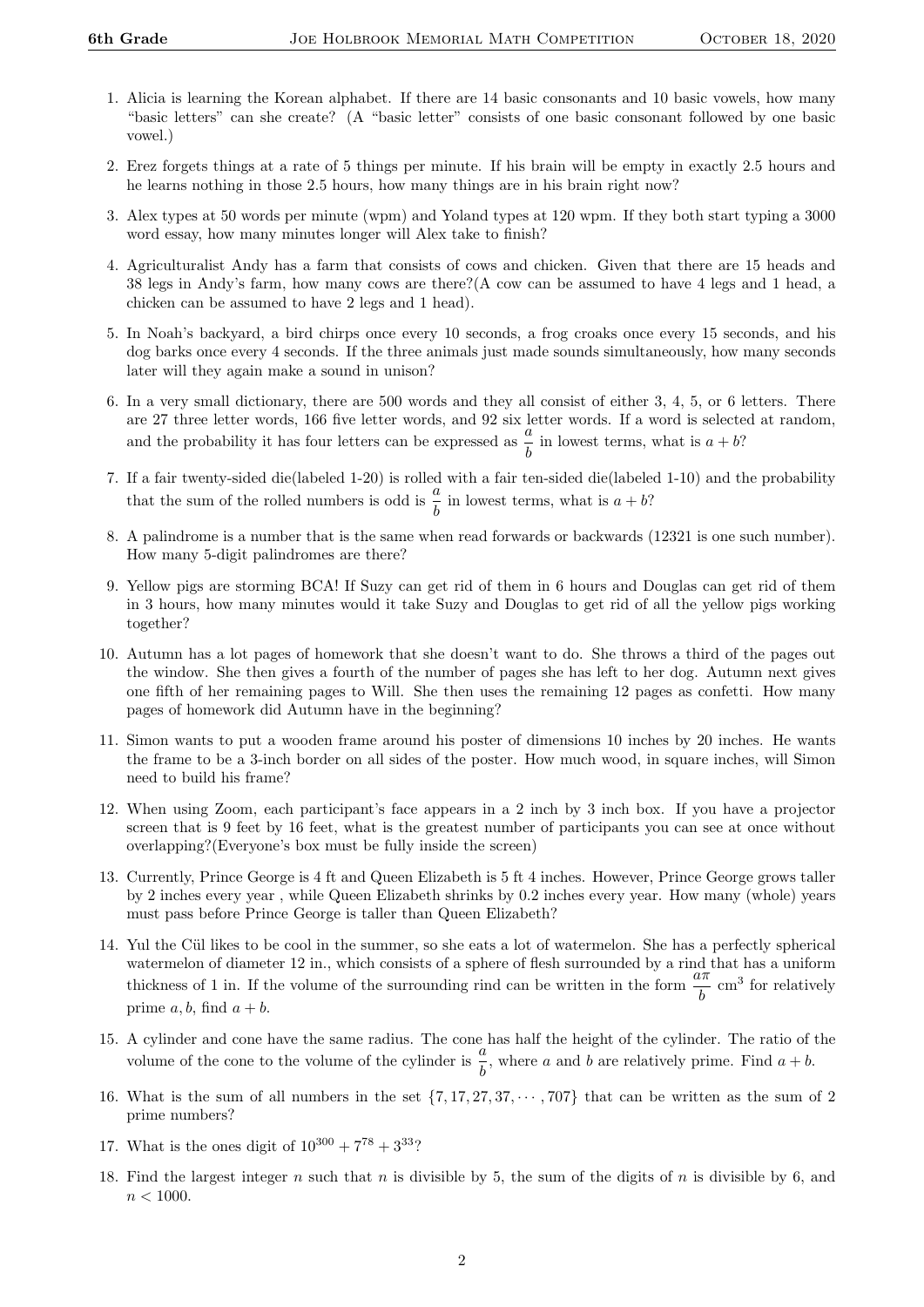- 19. A point  $(x, y)$  is randomly and uniformly chosen inside the square with vertices  $(0,0)$ ,  $(0,2)$ ,  $(2,2)$ , and (2,0). Given the probability that  $x + y < 3$  is  $\frac{m}{2}$  $\frac{m}{n}$  with m, n relatively prime, what is mn?
- 20. How many ordered pairs of positive integers satisfy that  $2x + 5y = 100$ ?
- 21. M, A, T, and H are four different positive real numbers.  $MA = 5$ ,  $AT = 6$ ,  $TH = 7$ , and  $HM = 8$ . Let  $M \cdot A \cdot T \cdot H = a \sqrt{b}$ , where b has no square factors. What is  $a + b$ ?
- 22. Dan is juggling a basketball, a tennis ball, a soccer ball, a ping-pong ball, and a bowling ball. He drops at least one item, but not all of them. How many possible sequences of the balls hitting the floor are there? For example, some possible sequences are a tennis ball; a basketball and then a tennis ball; or a ping-pong ball, a bowling ball, and then a basketball.
- 23. Given that you can only move one unit up or one unit to the right, how many ways are there to get to  $(3, 3)$  from the origin without passing  $(1, 1)$ ?
- 24. There exist four numbers such that taking the sums of the numbers in triplets gives the sums 3, 4, 5, 6. Compute the sum of the squares of these four numbers.
- 25. A lattice point is a point whose coordinates are both integers. How many lattice points are on the boundary or inside the region bounded by  $y = |x|$  and  $y = -x^2 + 6$ ?
- 26. What is the sum  $101 \cdot 100 100 \cdot 99 + 99 \cdot 98 98 \cdot 97 + \cdots + 3 \cdot 2 2 \cdot 1?$
- 27. Alicia is eating dried mangoes. The probability that the piece of mango is sweet is  $\frac{2}{5}$  and the probability that it's sour is  $\frac{3}{5}$ . If the one she eats is sweet, she will eat another one. If the one she eats is sour, she will stop eating dried mangoes. If the expected number of dried mango pieces she will eat is in the form of  $\frac{m}{n}$  and  $m, n$  are relatively prime, compute  $m + n$ .

28. Evaluate 
$$
\sqrt{12 - \sqrt{12 - \sqrt{12 - \cdots}}}
$$
.

29. Let  $b, c$  be complex numbers, with a real, such that

$$
a+b+c = ab+bc+ca = abc = 3.
$$

and  $a = m + \sqrt[k]{l}$ , find  $m + k + l$ .

- 30. Find the sum of the roots of the equation  $x^{45} + (1 x)^{45} = 0$ .
- 31. The math team captain wants to cut her 2-D circular watermelon to share with the 137 other people on the math team. If she can only make straight cuts that are chords of the circle, what is the smallest number of cuts she could make so that everyone on the math team gets a piece?
- 32. Ken has 101 bags of popcorn, which take  $1, 2, \dots$  101 minutes to make in a microwave. Luckily, Ken has two microwaves, meaning he can simultaneously have two bags of popcorn being made at the same time. Given that he can put in and take out popcorn from the microwaves at superhuman speed(ignore the time it takes to take and put in bags of popcorn), what's the minimum number of minutes it will take to make all the popcorn? (Once you put some bag of popcorn in a microwave, you can only take it out when it's done)
- 33. There are 100 empty coin pouches numbered 1 through 100 and 100 people numbered 1 through 100. Person n goes to every nth bag and drops n coins into it. For instance, the Person 1 goes to every pouch and drops 1 coin, Person 2 goes to every other pouch and drops 2 coins, and Person 3 goes to every third pouch and drops 3 coins, and so on. After all 100 people have gone, how many bags have an odd number of coins in them?
- 34. In trapezoid  $ABCD$ ,  $AB \parallel CD \ge AB$ . Also,  $AB = AC = AD = 5$  and  $BC = 4$ . If the length of BD is  $a\sqrt{b}$ , where b is square free, what is  $a + b$ ?
- 35. Bobette only has red and blue socks and has 10 more red socks than blue socks. Not being able to see in her dark room, she randomly picks two socks. Oddly, she realizes that it is equally likely to get a pair of the same colored socks as different colored socks. How many blue socks does Bobette have?